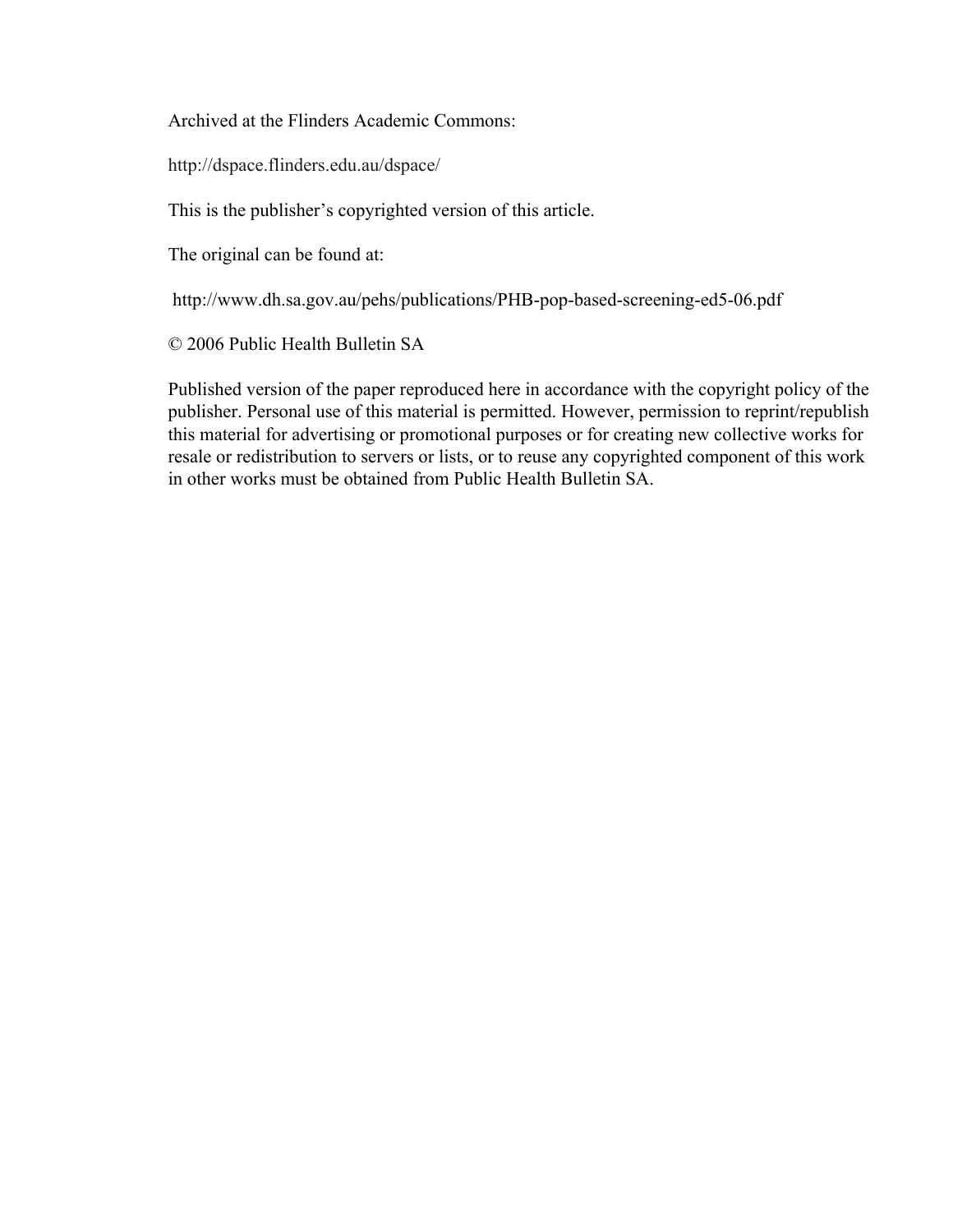# **NUTRITIONAL SCREENING FOR OLDER PEOPLE – A CAPACITY BUILDING APPROACH THAT TARGETS IMPROVEMENT OF NUTRITIONAL HEALTH FOR OLDER AUSTRALIANS THROUGH SERVICE REORIENTATION**

# **Leah Trotta**

Project Manager Metropolitan Domiciliary Care South Australian Department of Health

## **Robert Penhall**

General Manager Medical Services Metropolitan Domiciliary Care South Australian Department of Health

## **John Coveney**

Associate Professor Department of Public Health Flinders University

## **Patricia Carter**

Chief Project Officer Public Health Nutrition Health Promotion Branch South Australian Department of Health

## **Introduction**

Australia has an ageing population and restoring or maintaining the health of older people is an ongoing issue. Nutrition and physical activity are the two main areas identified by the World Health Organisation (WHO) for prevention of chronic disease burden and improving healthy ageing.1 Identification of nutritionally vulnerable older people is crucial to early intervention to improve health.

Poor nutrition can lead to an increased risk of falls, fractures and infections, poor wound healing, poor recovery from surgery, and longer hospital stays. As well, poor nutrition may lead to decreased appetite, dental problems, depression, apathy and even dementia.2 Protein-energy malnutrition can be a cause of weight loss when present with other factors such as cancer, chronic airways disease, Alzheimer's, Parkinson's, diabetes, depression and the use of particular medications. Nutritional risk factors in older people are acute or chronic disease, polypharmacy and social isolation.3 Nutritional intervention is proven to be beneficial in these settings.4

A recent study by one of our group developed and validated a simple screening procedure which provided a quick and inexpensive method of identifying older people who are at risk of under-nutrition. The study also indicated that undernutrition among sub-acute care patients was high and that patients who were undernourished had significantly worse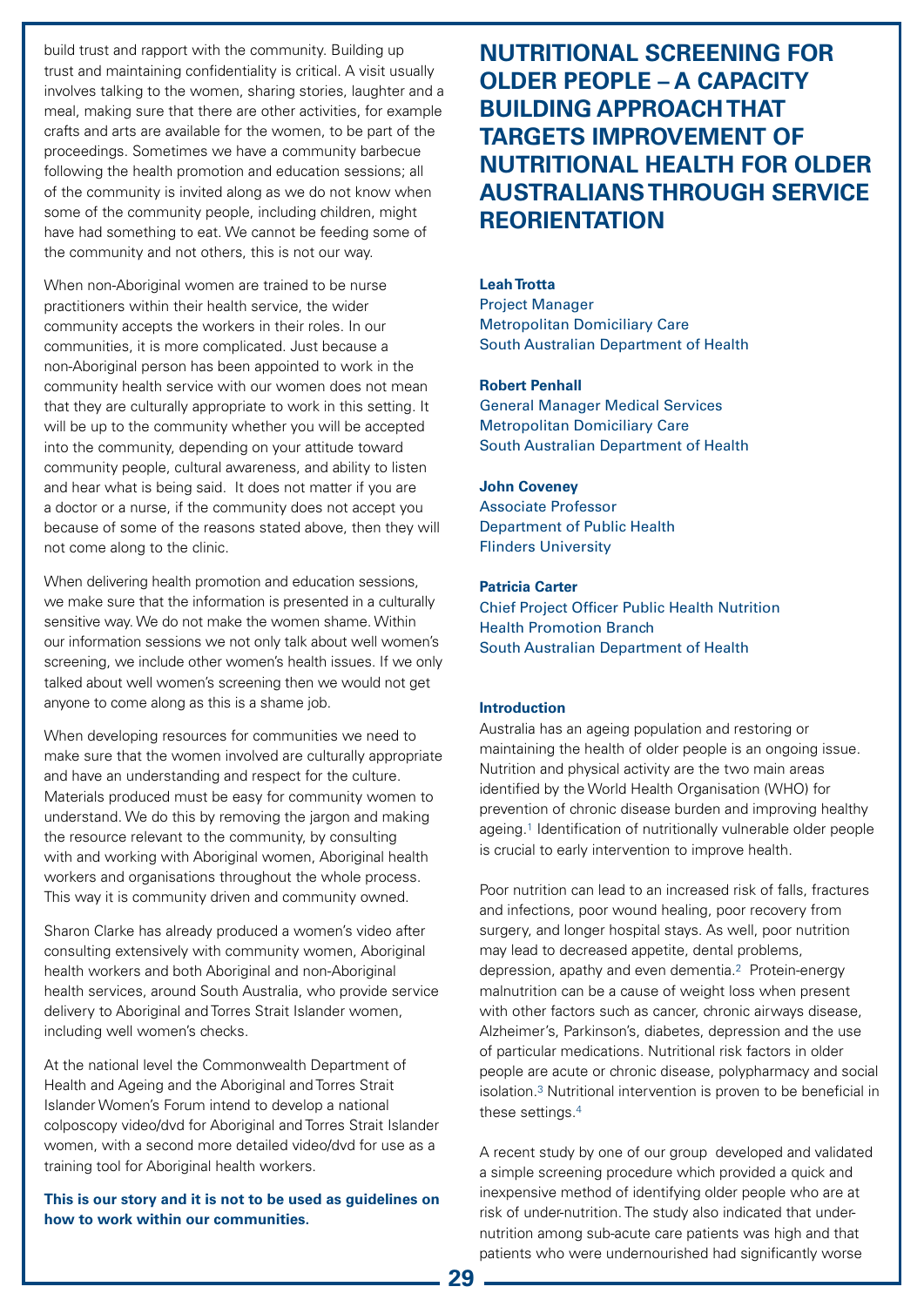discharge outcomes than their well nourished counterparts.<sup>5</sup> Research with community based elderly clients found that use of a nutritional screening process by health workers identified 38.4% of clients to be at risk of malnutrition and these people had significantly worse outcomes than well nourished people when followed up at 12 months.6

There is evidence that nutritional intervention can extend the years of healthy life for older people.7 Evidence also exists that identifying and planning assistance for home based older people requires a multidisciplinary approach to prevention to maximise the efforts of service providers through a focus on leadership, effective communication and the maintenance of functional alliances.<sup>2</sup>

An Adelaide based project has been working with a collective of aged care centered organisations to improve the nutritional health of older people through identifying and addressing nutritional risk. This has involved working with the collective to reorient services, within existing funds, to prioritise nutrition by including screening and early intervention for poorly nourished or nutritionally at-risk older people. Objectives centered on developing workforce capacity through increased awareness and the use of an early intervention strategy. The project proposed to increase collaborative activity toward health improvement.

#### **A capacity building approach**

Capacity building is a recognised method of organisational development and of health promotion, and has been extensively detailed in Australia.<sup>8</sup> Hawe et al promote capacity building as an approach which will support "the development of sustainable skills, structures, resources and commitment to health improvement in health and other sectors to prolong and multiply health gains many times over"<sup>9</sup>

The Healthy Ageing – Nutrition project used this approach in working with organisations to develop their capacity to screen older people for nutritional risk and to develop or improve strategies for intervention in cases where risk is identified. Five elements of capacity building were used to categorise the types of activity that the project's partnering groups and organisations have undertaken. These were:

- organisational development
- workforce development
- resource allocation
- partnerships
- leadership.

A further category, "policy development", was added to describe changes that were incorporated into policy within organisations and in other settings.

Each participating organisation or group was offered printed material and a follow-up discussion on capacity building concepts to assist with planning change toward the project's objectives, including increasing the use of simple screening and assessment tools. Provided documents offered

examples of strategies that could be used to influence each of the capacity building elements.

The partnering organisations came from different aspects of care to clients within the aged care sector and had different perspectives on nutritional care for older people. Six of the Ten partnering organisations employed more than 100 staff.

A residential care facility, a support agency for family carers, a home nursing service, two organisations involved in meal preparation and delivery services (one focused on the general community and the other associated with several ethno-specific meal services) were project partners. A sub-acute care facility, a domiciliary care service, divisions of general practice and an organisation providing physical activity programs to older people also partnered the project. Additionally, a group of dietitians with an interest in aged care met regularly during the project as a quasi-organisation.

#### **Project methods**

An action research framework<sup>10</sup> was adopted and action plans were developed by each participating group and agreed in conjunction with project staff. Action plans were negotiated with some for 12 months and others for shorter periods. These were continually reflected on as action towards the planned approaches evolved.

The action research framework provided an opportunity for a diversity of groups and organisations with a common problem (identifying and addressing nutritional risk among clients) to collaborate in planning, implementation and ongoing reflection and evaluation. It assisted in identifying new, collective and complementary knowledge and putting it into practice toward common solutions, thus building system capacity.

The benefit of this problem-solving approach is that it allowed the partner organisations to recognise and take advantage of existing knowledge and skills; it offered flexibility of design to accommodate different settings and different needs of workers and clients, and it helped to promote commitment to overall process by providing the opportunity for individualising of approaches to change. This then encouraged ownership of outcomes. All organisations were followed for 12 months and took part in extensive formative and summative evaluation conducted by an external evaluator.

#### **Screening**

At the commencement of the Healthy Ageing – Nutrition project, widespread use of general assessment tools, including a nutrition component or specific nutrition assessment and intervention tools in South Australia, was not found. It could be anticipated, though, from available evidence that many older people live with malnutrition or with significant nutritional risk.

Each group or organisation connected to the project has a different client base and a different relationship with its client groups. Each also had a set of unique and highly developed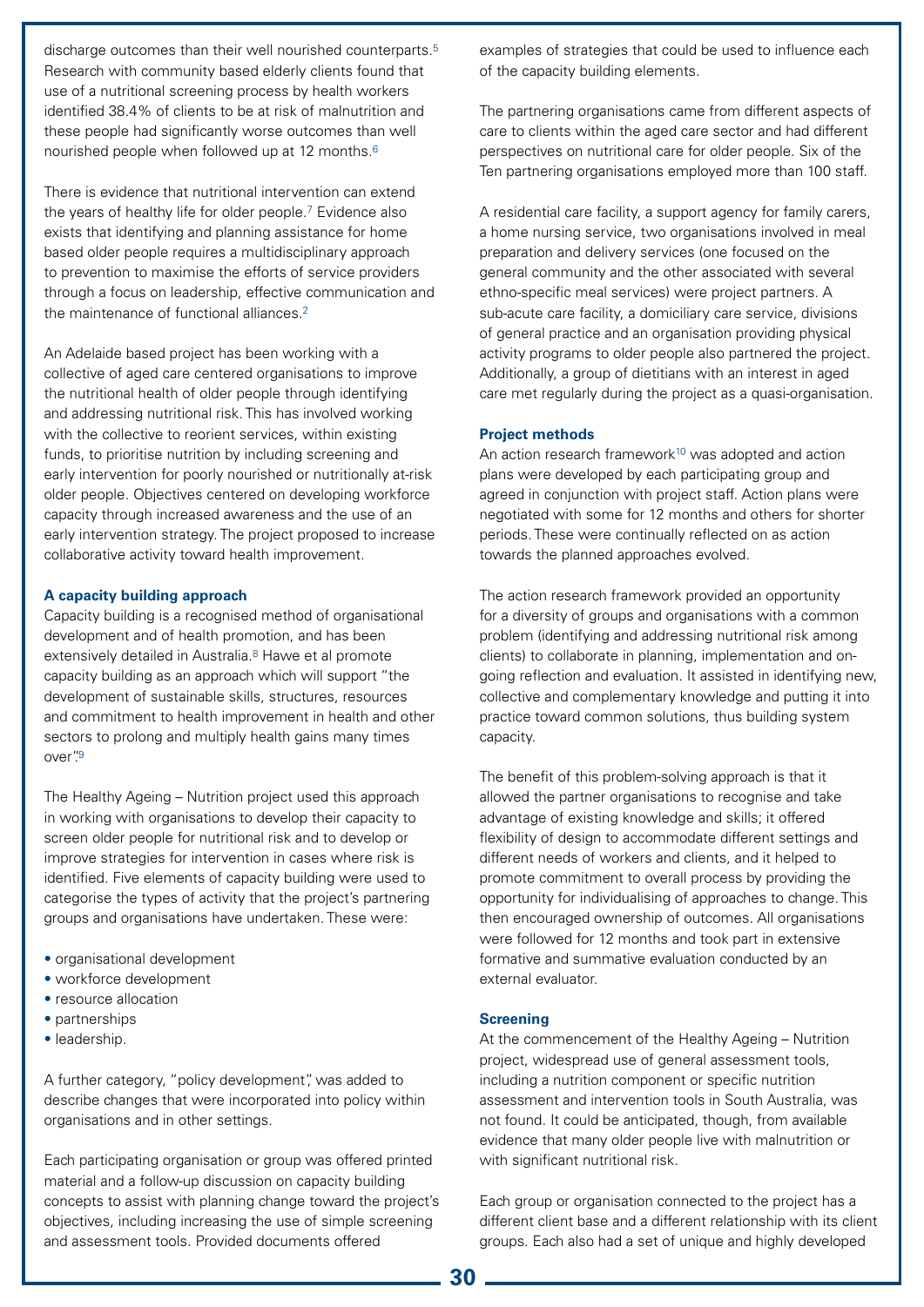values embedded in organisational or workforce culture. This meant that no single screening tool was applicable for use in the project. Identification of a raft of existing, validated tools was carried out by both project staff and its partners and a variety of tools were adopted, and sometimes adapted, to the specific needs of the organisations.

Through an action research approach it was possible to develop an environment in which organisations, groups and individuals could participate in developing solutions to screening and intervention in conjunction with the project while exploring, discussing and purposefully accepting or changing their own biases and preferences.

Inclusiveness and acceptance of choice of screening tools was essential to the project's progress. Depending on their own context, some organisations used client-focused self-screening tools such as that produced by the American Academy of Family Physicians Nutrition Screening Initiative.<sup>11</sup> Others used "spotters guides" based on components of validated screening tools to assist volunteer workers to identify and report risk factors. Some organisations only used formally recognised and validated tools such as rapid screen,<sup>5</sup> the Mini-Nutritional Assessment (MNA)<sup>5</sup> or the Nutritional Risk Screening and Monitoring Tool,<sup>13</sup> applying these as their designers had intended. In some cases, combinations of formal and informal tools were used, building on findings reported to general practitioners, such as work by Visvanathan and Newbury et al.<sup>14</sup>

According to external evaluation of the project,<sup>15</sup> seven of the case study organisations have changed their nutritional assessment practices and have introduced screening tools. This was accompanied by other activity such as policy development in the organisation, training for workers and planning of processes to audit the use of screening. In addition to these seven organisations, three other organisations (not directly providing organisation-based services to clients) have provided tools and support to their associates to support screening and early intervention.

#### **Results**<sup>15</sup>

Of the 10 partnering organisations, all reported benefits of being involved in a health focused capacity building project. The majority of organisations (7/10) commenced screening and early intervention programs for nutritional risk where no systematic approach had previously been enacted. Actions varied depending on the organisation's focus. In the subacute care, general practice and residential care settings,the focus was on screening and assessment using a simple tool, followed by further comprehensive assessment and intervention which was likely to include referral to secondary sources of care.

The meal-service settings, the family carers group and the physical activity organisation were more likely to report increased awareness of risk factors and referral back to care coordinators, case managers and other care providers such as the client's general practitioner. Eight of the Ten organisations reported an increased awareness in the

workforce of ageing and nutrition issues and risks.

Organisations frequently reported sharing information and resources with other organisations in their network (sometimes developing their networks for this purpose through the project). This had the effect of increasing intersectoral collaboration towards reorientation of the services provided and was viewed by project partners as a positive aspect of the capacity building approach of the project.

Factors identified as enablers of change by the project's partners were categorised into two areas. From the project, enablers included facilitation, support, leadership, the provision of information and resources from the project to the organisations and the project's acceptance of organisational goals and values. From the organisations themselves, enablers included support from the organisation's board and/or management, previous work or interest in the topic, flexibility to take on a new role by workers and decision makers, having a change agent or quality improvement process in the organisation, and seeing the project as relevant and adding value to the organisation's current work.

Barriers to change were identified to include lack of time and resources within organisations and that participation in the project added to the workload (for 8/10). Resistance to change and specific organisational factors such as lack of a change champion, frequent changes in staff, lack of a quality improvement culture and no clear motivation for change were also mentioned.

## **Conclusion**

In this project a capacity building approach was used and was effective (verified by external evaluation)<sup>15</sup> in bringing about organisational change which supported the project's objectives. The capacity building approach increased awareness of the nutritional needs of older people, increased use of nutritional screening tools, and increased interventions of at-risk individuals. The approach was effective in building links between organisations and services which lead to collaborative activity and broader system improvement.

The action research framework allowed the project to value a diverse range of approaches to change, avoiding alienating organisations which are shaped or constrained by culture, finance, staffing or other factors that may otherwise have inhibited change. Organisational change will sustain changes long after the initial project intervention.

Capacity building provided a very cost effective means of facilitating improvement. It requires very little additional external human capital and only a small amount of funding for forums, workshops and communication to be successful.